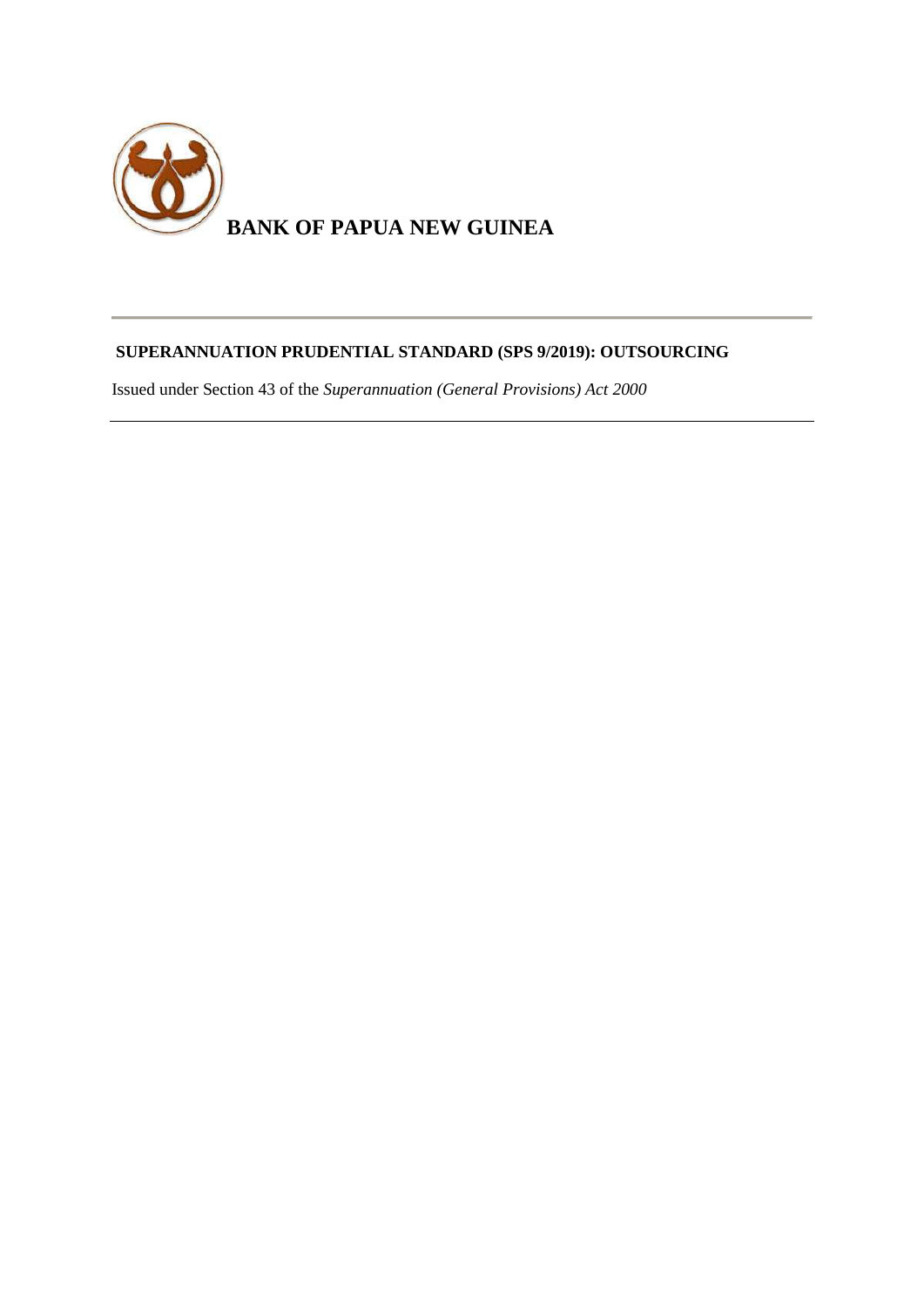# **ARRANGEMENT OF SECTIONS**

| <b>PART I:</b>   |  |  |
|------------------|--|--|
| 1.               |  |  |
| 2.               |  |  |
| 3.               |  |  |
| 4.               |  |  |
| <b>PART II:</b>  |  |  |
| 5.               |  |  |
| 6.               |  |  |
| 7.               |  |  |
| <b>PART III:</b> |  |  |
| 8.               |  |  |
| 9.               |  |  |
| 10.              |  |  |
| 11.              |  |  |
| 12.              |  |  |
| 13.              |  |  |
| 14.              |  |  |
| 15.              |  |  |
| 16.              |  |  |
| 17.              |  |  |
| 18.              |  |  |
| 19.              |  |  |
| 20.              |  |  |
| 21.              |  |  |
| 22.              |  |  |
| 23.              |  |  |
| 24.              |  |  |
| 25.              |  |  |
| 26.              |  |  |
| <b>PART IV:</b>  |  |  |
| 27.              |  |  |
| <b>PART V:</b>   |  |  |
| 28.              |  |  |
| 29.              |  |  |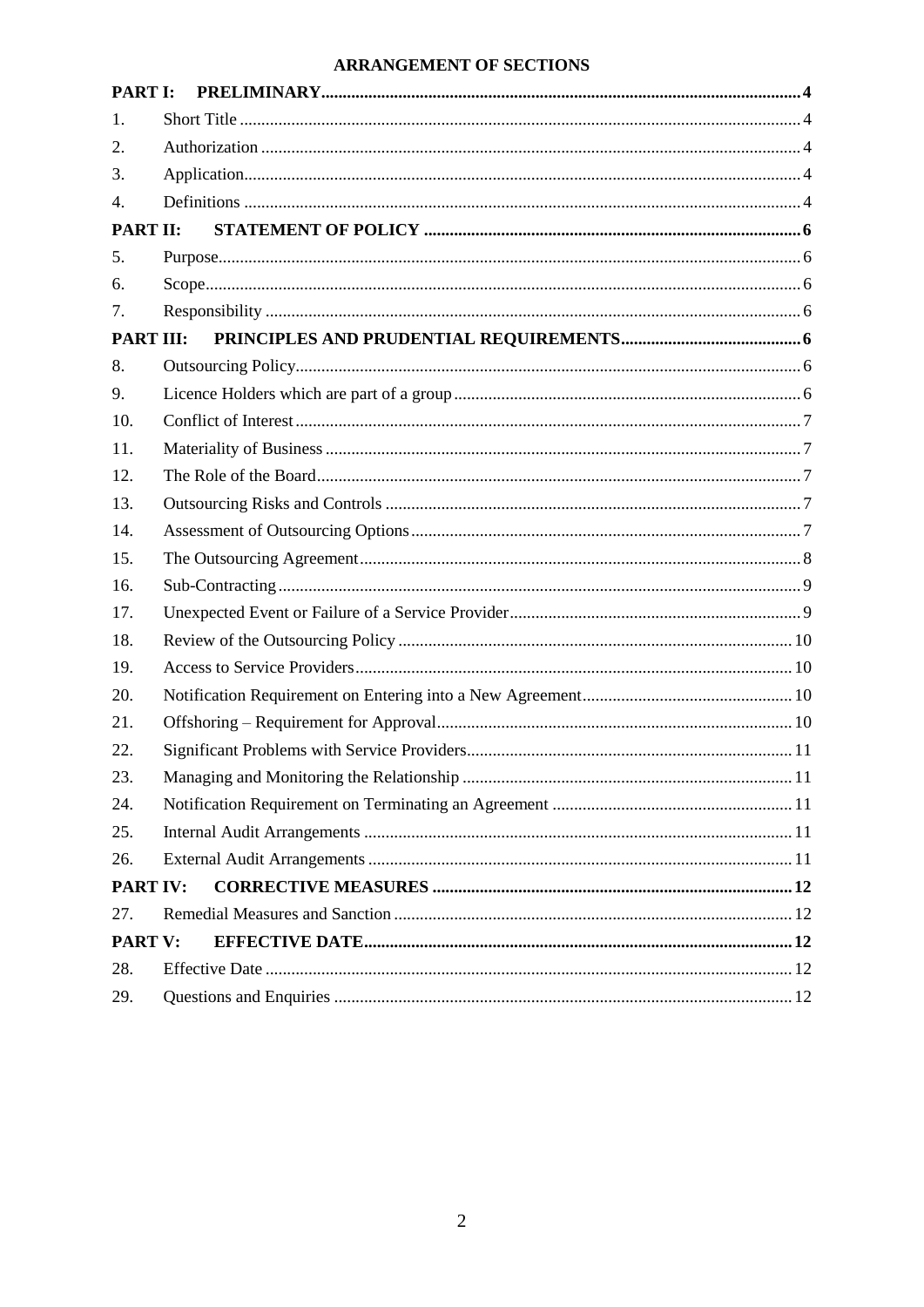#### **OVERVIEW<sup>1</sup>**

<u>.</u>

This prudential standard ("Standard") requires Authorised Superannuation Funds (ASFs) regulated by the Central Bank of Papua New Guinea (the Bank) that all outsourcing arrangements involving material business activities entered into by an ASF be subject to appropriate due diligence, approval and ongoing monitoring. The Board of Trustee (the Board) of the ASF must ensure it is able to meet its obligations to its members, by ensuring that all risks arising from outsourcing material business activities must be appropriately managed. The ultimate responsibility for the outsourcing policy of an ASF rests with its Board.

<sup>&</sup>lt;sup>1</sup> The Bank acknowledges material sourced from the Australian Prudential Regulation Authority (APRA) Prudential Standard SPS 231 on Outsourcing.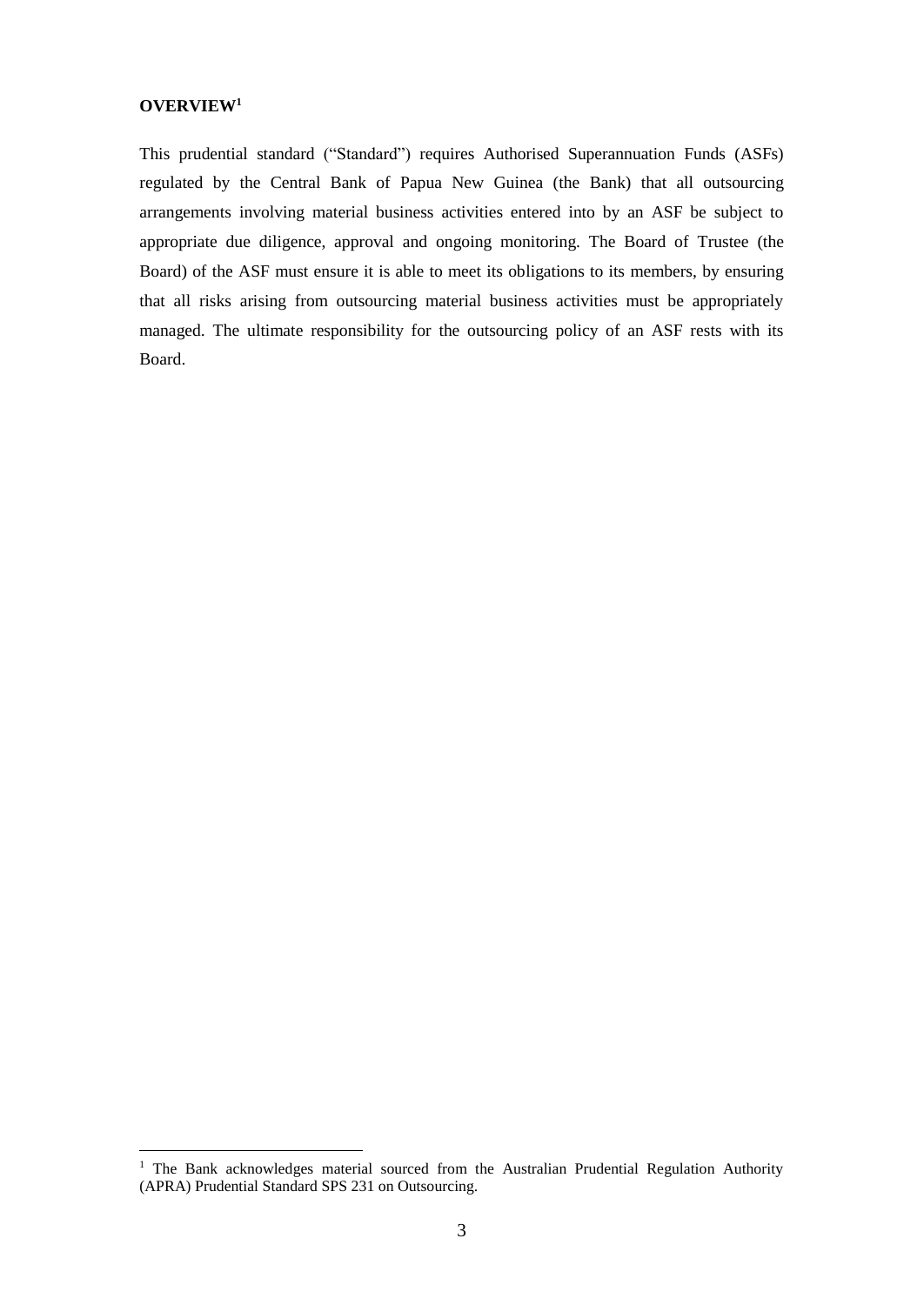# <span id="page-3-0"></span>**PART I: PRELIMINARY**

### <span id="page-3-1"></span>**1. Short Title**

SPS 9/2019 Outsourcing

### <span id="page-3-2"></span>**2. Authorization**

The Bank, acting under Section 43 of the *Superannuation (General Provisions) Act 2000* ("the Act") and all other powers enabling it, determines this Standard.

# <span id="page-3-3"></span>**3. Application**

- a) This Standard applies to all Licence Holders licensed under the Act unless the context indicates otherwise.
- b) Where provisions of the Standard apply specifically to a Licensed Fund Administrator and Licensed Investment Manager, these Licence Holders shall be referred to collectively as '*Licensed Service Providers'.*
- c) This Standard applies to all Officers as defined under Section 3 of the Act unless the context indicates otherwise, the term director, chief executive or a manager is specifically used.

# <span id="page-3-4"></span>**4. Definitions**

In this Standard, unless the contrary intention appears, terms that are defined in the Act, have the same meaning when appearing in this Standard. The following definitions also apply.

- i. ASF means an Authorised Superannuation Fund.
- ii. Licence Holder means a licensed trustee, licensed investment manager and licensed fund administrator licensed by the Bank under the *Superannuation (General Provisions) Act 2000.*
- iii. Fund Administrator means an entity providing administration services or purporting to provide administration services to a Superannuation fund.
- iv. Investment Manager means an entity providing or purporting to provide investment services to a superannuation fund
- v. A group comprises the licensed holder and all connected entities and related corporate bodies to the licensed service provider.
- vi. A material business activity is one that, if disrupted, has the potential to have significant impact on the licence holder's operations, its ability to effectively manage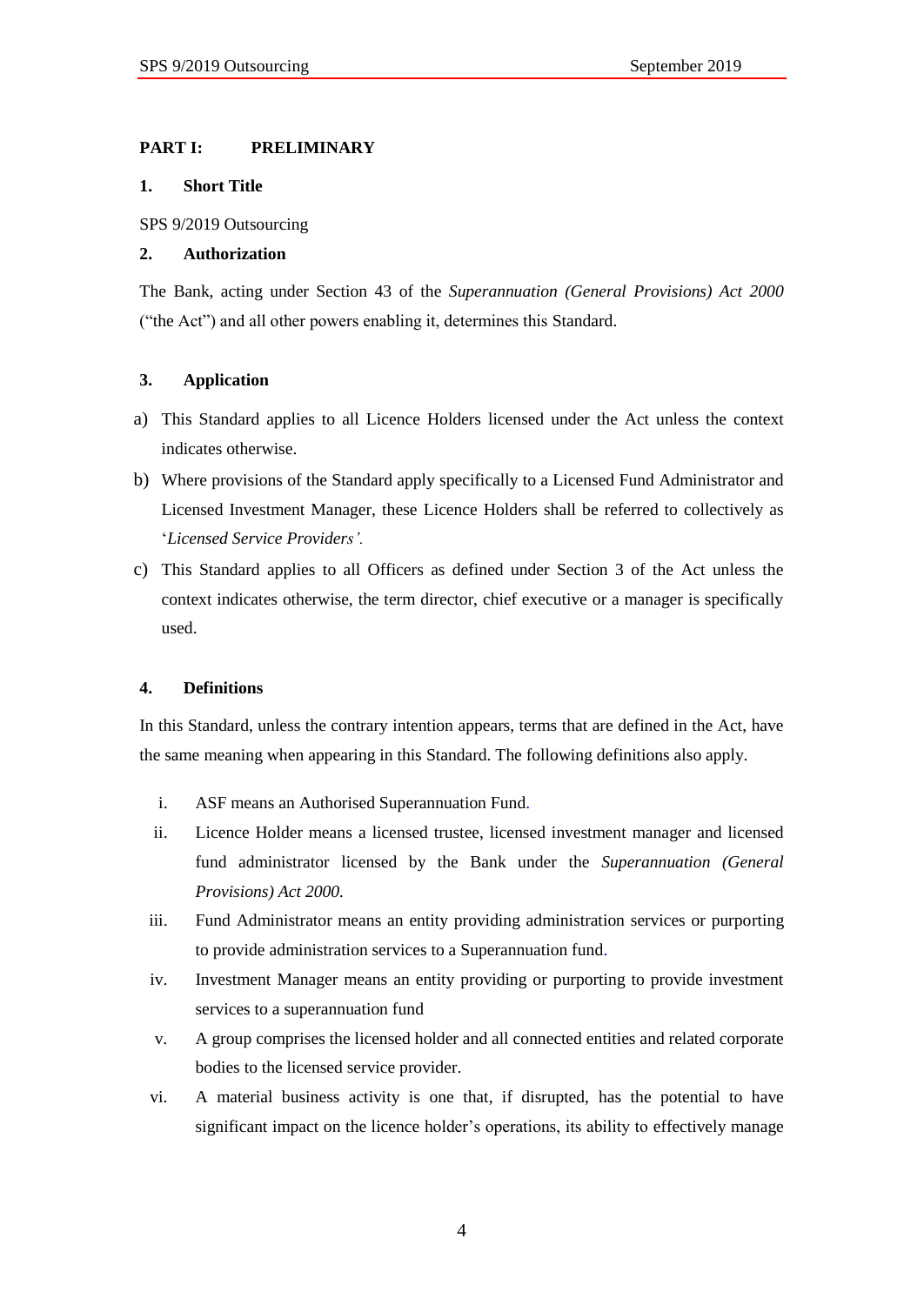risks, its interests, or expectations of members or the financial position of the licence holder having regard to such factors as:

- 1. a financial, operational or reputational failure of the service provider to perform over a given period of time;
- 2. the cost of the outsourcing arrangement as a share of total costs;
- 3. the degree of difficulty, including the time taken in finding an alternative service provider or bringing the business activity in-house;
- 4. the ability of the ASF to meet regulatory requirements if there are problems with the service provider;
- 5. potential losses to members and other affected parties in the event of a service provider failure; and
- 6. affiliation or other relationship between the ASF and the service provider.
- vii. For the purpose of this Standard, the investment management, fund administration, external audit, custodial arrangement and the internal audit function are all material business activities.
- viii. Outsourcing refers to a License Holder entering into an arrangement with any other party to perform, on a continuing basis, a business activity (other than fund administration or investment management) that currently is, or could be, undertaken by the Licence Holder itself.
- ix. Offshoring means the outsourcing of a material business activity by a Licence Holder to a service provider where the outsourced activity is to be conducted outside of Papua New Guinea (PNG). Offshoring includes arrangements where the service provider is incorporated in PNG, but the physical location of the outsourced activity is outside PNG.
- x. Where provisions of this Standard apply specifically to a Licensed Fund Administrator and Licensed Investment Manager, these Licensed Holders shall be referred to collectively as "*Licensed Service Provider.*"
- xi. Service Provider generally refers to a business or organization that supplies or offers service to others in exchange for commission or payment for the services it provides.
- xii. Custodian means a person that provides services generally called custody services to licensed trustees, licensed investment managers or Licensed Fund Administrators.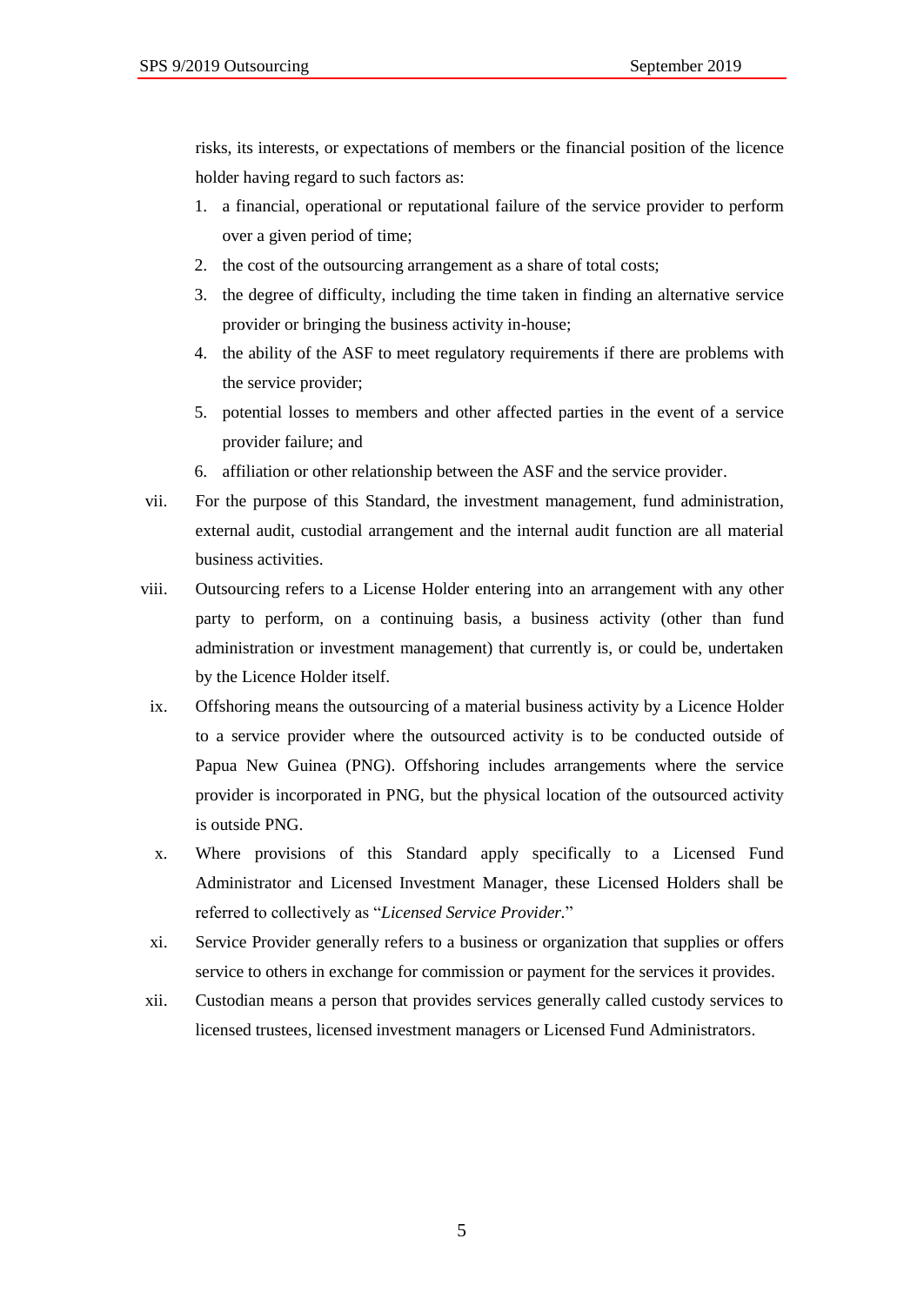# <span id="page-5-0"></span>**PART II: STATEMENT OF POLICY**

### <span id="page-5-1"></span>**5. Purpose**

- a) This Standard requires that all outsourcing arrangements involving material business activities entered into by an ASF be subject to appropriate due diligence, approval and ongoing monitoring.
- b) All risks arising from outsourced material business activities must be appropriately managed to ensure that the Board of the ASF is able to meet its obligations to its members.
- c) The ultimate responsibility for the Outsourcing Policy of a Licensed Holder rests with its Board.

# <span id="page-5-2"></span>**6. Scope**

This Standard applies to all Licence Holders under the Act.

### <span id="page-5-3"></span>**7. Responsibility**

It is the responsibility of the Board of Licence Holders to comply with this Standard.

# <span id="page-5-4"></span>**PART III: PRINCIPLES AND PRUDENTIAL REQUIREMENTS**

# <span id="page-5-5"></span>**8. Outsourcing Policy**

- a) The Board of a Licence Holder must develop, document and maintain an Outsourcing Policy consistent with this Standard and the Act.
- b) In developing the Outsourcing Policy, the Board must take into account the size, complexity and risk profile of the business.
- c) The Board must approve the Licence Holder's Outsourcing Policy, which must set out its approach to outsourcing of material business activities, including a detailed framework for managing all such outsourcing arrangements.
- d) An approved copy of the Outsourcing Policy must be submitted to the Bank.

# <span id="page-5-6"></span>**9. Licence Holders which are part of a group**

Where a Licence Holder is part of a corporate group, and the Licence Holder utilises the Outsourcing Policy of the group, the Board must approve the use of the Outsourcing Policy of the group and must ensure that the Outsourcing Policy of the group gives appropriate regard to the Licence Holder's operations and its specific requirements.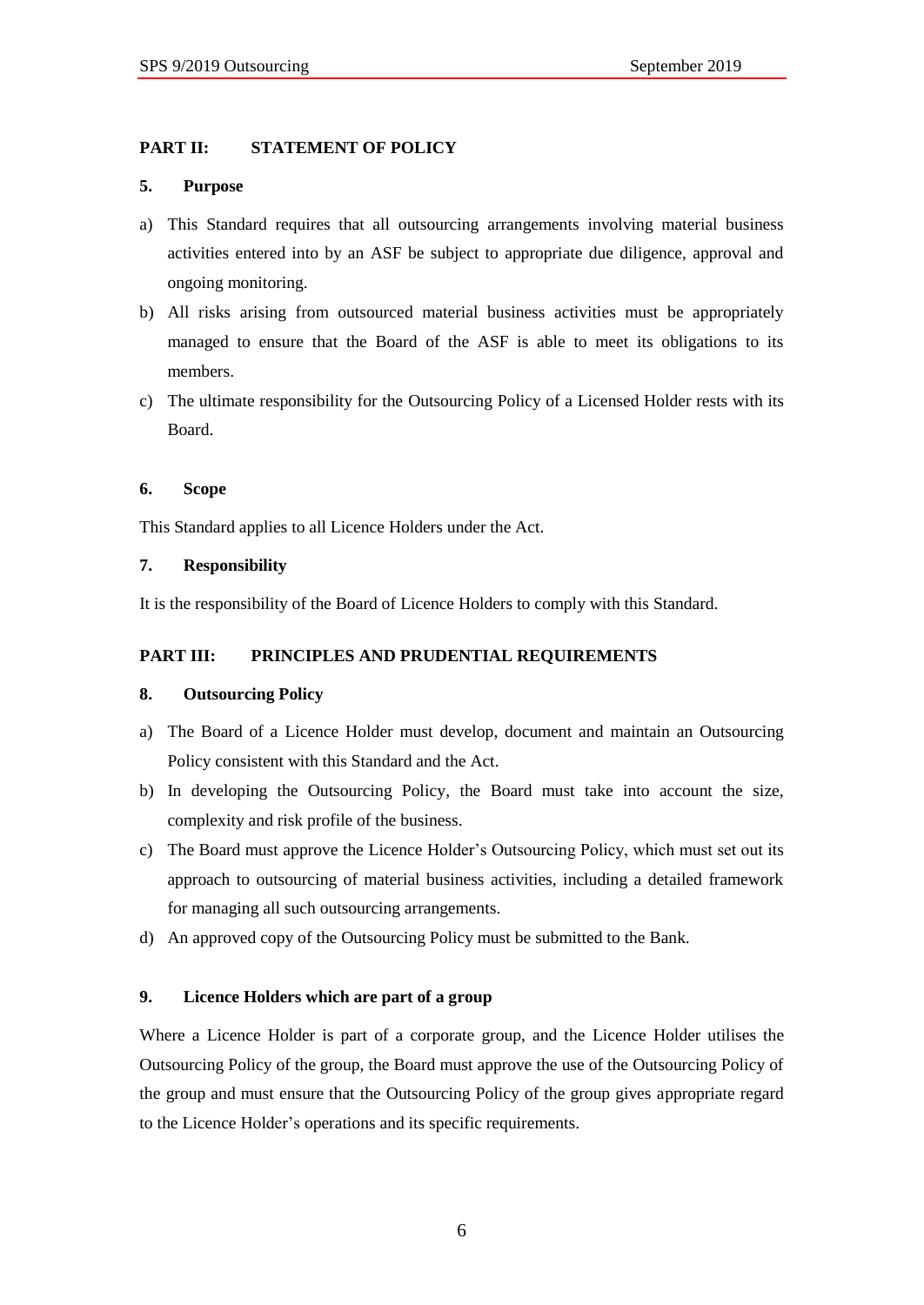#### <span id="page-6-0"></span>**10. Conflict of Interest**

- a) The Licence Holder's Outsourcing Policy must set out its approach to conflicts that may arise through outsourcing, including how all risks arising from such a conflict will be identified, monitored, managed and mitigated and be consistent with the Trustee Board's Conflicts of Interest Policy.
- b) The Licence Holder's Outsourcing Policy must set out specific requirements in relation to outsourcing to service providers conducting any material business activity outside of PNG.

#### <span id="page-6-1"></span>**11. Materiality of Business**

- a) This Standard only applies to the outsourcing of a material business activity as defined in the Standard.
- b) For the purposes of this Standard, investment management, fund administration, external audit, custodian arrangements and the internal audit functions are all material business activities.

### <span id="page-6-2"></span>**12. The Role of the Board**

- a) The Board must have a process in place to identify, assess, manage, mitigate and report on risks associated with outsourcing to meet its obligations to members of the ASF.
- b) The Board is ultimately responsible for any outsourcing of a material business activity. Although outsourcing may result in the service provider having day-to-day managerial responsibility for a business activity, the Board is responsible for complying with all prudential requirements and all other non-delegable legal obligations that relate to the outsourced business activity.

#### <span id="page-6-3"></span>**13. Outsourcing Risks and Controls**

The Board must ensure that the outsourcing risks and controls are taken into account as part of its overall Risk Management Framework (RMF) and when completing the risk management declaration which the Board is required to provide to the Bank.

#### <span id="page-6-4"></span>**14. Assessment of Outsourcing Options**

A Licence Holder must be able to demonstrate that, in assessing the options for outsourcing a material business activity and entering into an outsourcing agreement, it has:

a) Prepared a business case for outsourcing the material business activity;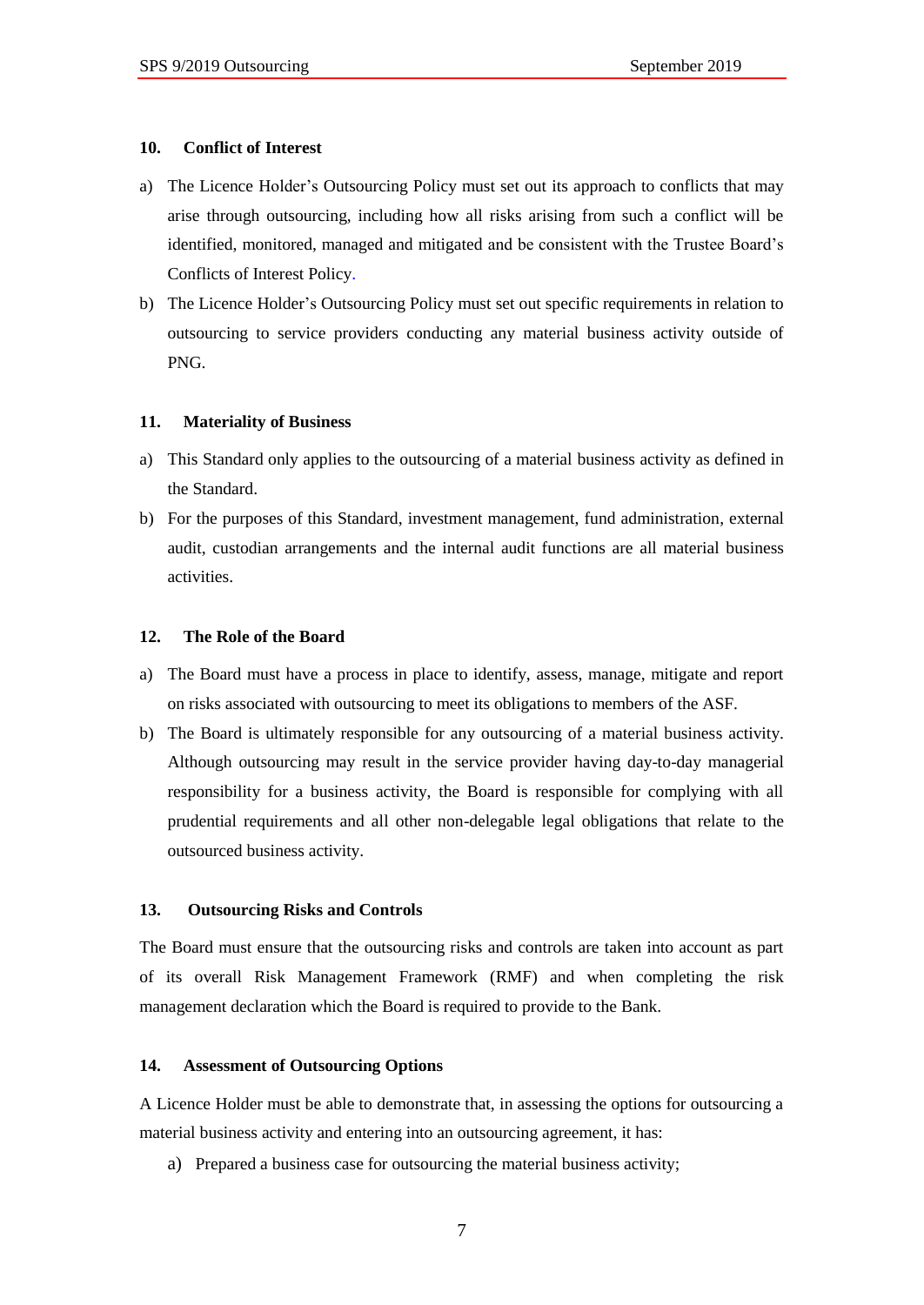- b) Undertaken a tender or other selection process for selecting the service provider;
- c) Undertaken a due diligence review of the chosen service provider, including the ability of the service provider to conduct the business activity on an ongoing basis;
- d) Ensured that the chosen service provider is in compliant with the Act and other relevant legislations such as the (1.) AML and CTF Act 2015(, 2) Income Tax Act 1959 As Amended (, 3) must have a Tax identification number (TIN) and is seem to be meeting its tax obligations, (4) Must be seen to be remitting its employees' superannuation contributions to a nominated ASF, (5) Must have its financial statements audited, (6) Must have a Consumer Protection Policy and its Directors are not declared bankrupt and must be of good standing in the society.
- e) Taken into account the changes to the risk profile of the business activity that arise from outsourcing the activity and how this changed risk profile is addressed within the Licence Holder's RMF;
- f) Involved the Board, a Board committee or senior manager with delegated authority from the Board, in approving the agreement;
- g) Considered all the matters outlined at section 15 of this Standard that must, at a minimum, be included in the outsourcing agreement;
- h) Established procedures for monitoring performance evaluation and important assessment under the outsourcing agreement on a continuing basis;
- i) Addressed the renewal process for outsourcing agreements and how the renewal will be conducted;
- j) Developed contingency plans that would enable the outsourced business activity to be provided by an alternative service provider or brought in-house if required;
- k) Determined that its conduct in relation to the outsourcing agreement is in the best interests of members of the ASF; and
- l) Notified the Bank immediately of any exit strategy plan should it terminate the outsourcing arrangement with its service provider.

#### <span id="page-7-0"></span>**15. The Outsourcing Agreement**

- a) Each outsourcing arrangement must be contained in a documented legally-binding agreement.
- b) The agreement must be signed by all parties before the outsourcing arrangement commences.
- c) At a minimum, the agreement must address the following matters:
	- i) The scope of the arrangement and services to be supplied;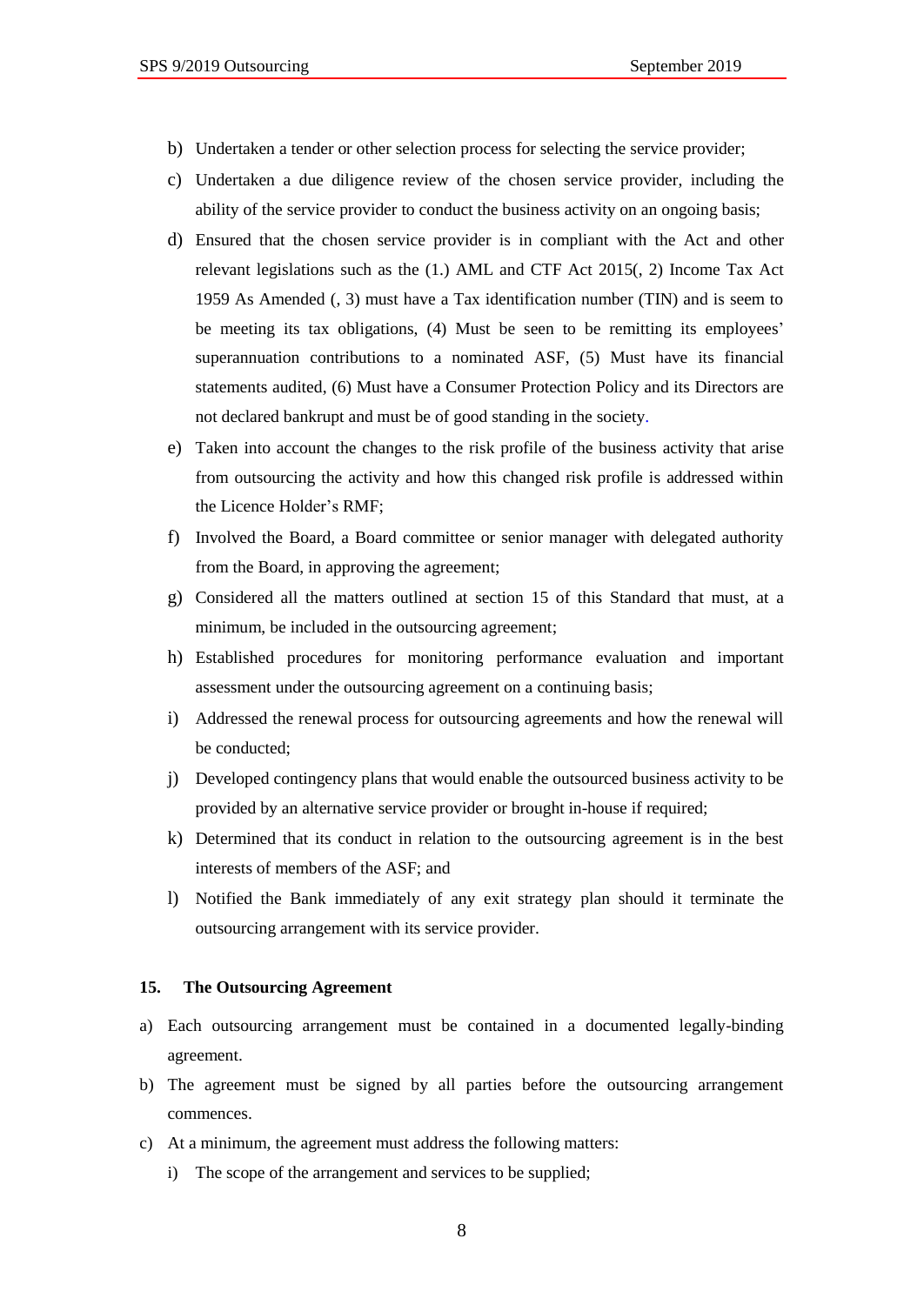- ii) Commencement and end dates;
- iii) Review provisions;
- iv) Pricing and fee structure;
- v) Service levels and performance requirements;
- vi) The form in which the data is to be kept and clear provisions identifying ownership and control of the data, including clear recognition that all data remains at all times that the property of the ASF, and on termination of the outsourcing arrangement that the data will be transferred to the ASF of the new provider in suitable manner;
- vii) Reporting requirements, including content and frequency of reporting;
- viii) Audit and monitoring procedures, evaluation and important assessment provisions;
- ix) Business continuity management;
- x) Confidentiality, privacy and security of information;
- xi) Default arrangements and termination provisions;
- xii) Dispute resolution arrangements;
- xiii) Liability and indemnity;
- xiv) Sub-contracting;
- xv) Insurance; and
- xvi) To the extent applicable, offshoring arrangements (including through subcontracting).

### <span id="page-8-0"></span>**16. Sub-Contracting**

A Licence Holder that outsources a material business activity must ensure that its outsourcing agreement includes an indemnity to the effect that any sub-contracting by a service provider of the outsourced function will be the responsibility of the service provider, including liability for any failure on the part of the sub-contractor.

#### <span id="page-8-1"></span>**17. Unexpected Event or Failure of a Service Provider**

Where a Licence Holder invokes its Business Continuity Plan as a result of an unexpected event or there is a sudden financial or operational failure of an existing service provider, and as a result, enters into a new outsourcing agreement, the Licence Holder must notify the Bank in accordance with Section 36 (1) of the Act.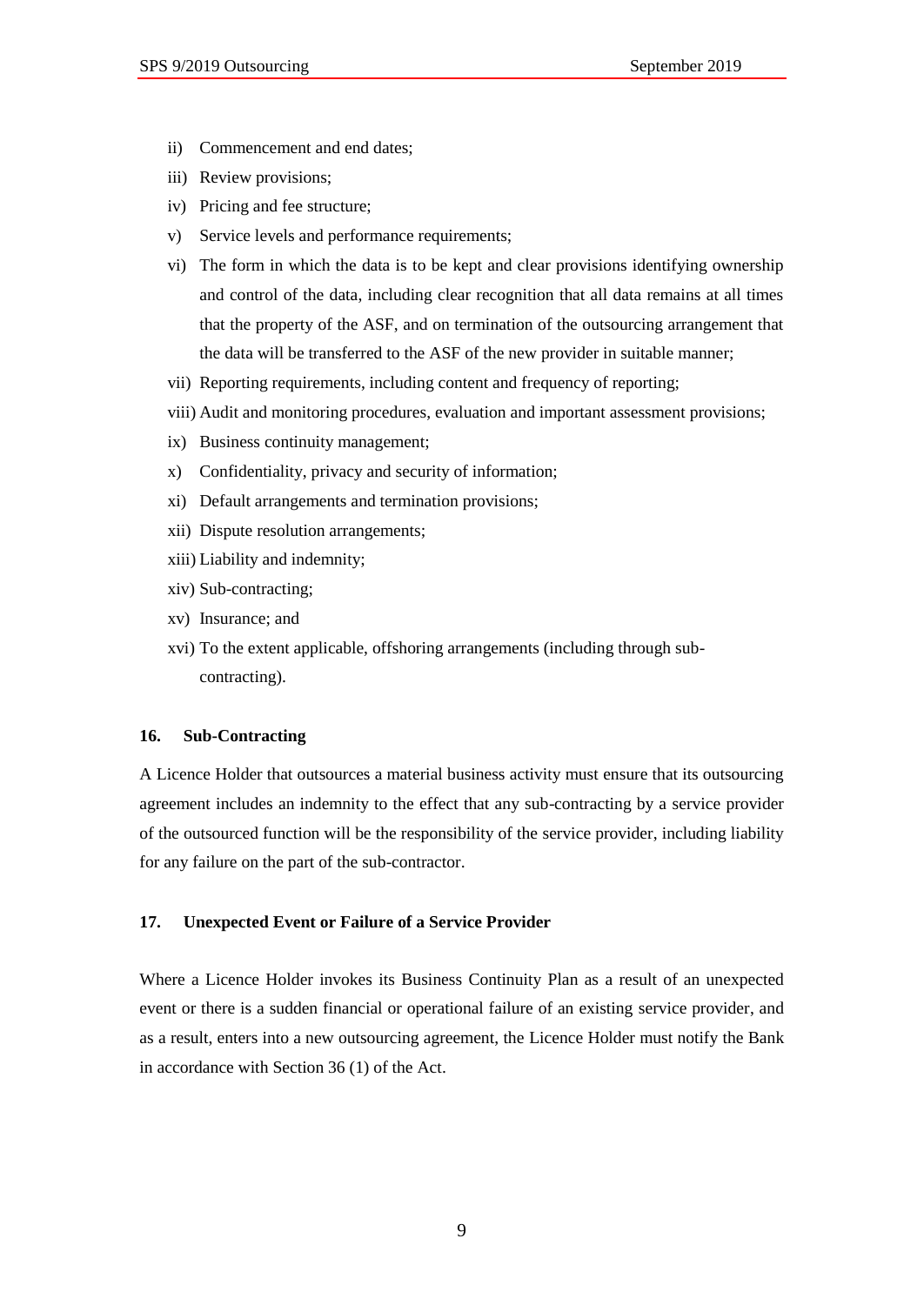#### <span id="page-9-0"></span>**18. Review of the Outsourcing Policy**

- a) The Board must ensure that the appropriateness, effectiveness and adequacy of its Outsourcing Policy are subject to review on a regular basis and includes the triggers that might cause a more frequent review and as circumstances change a comprehensive review is conducted at least every three years.
- b) The scope of the comprehensive review of the Outsourcing Policy must have regard to the size and complexity of the operations, the extent of any change to those operations or its risk appetite and any changes to the external environment in which the ASF operates.

#### <span id="page-9-1"></span>**19. Access to Service Providers**

All outsourcing agreements must include a clause that allows the Bank access to documentation and information related to the outsourcing arrangement including the right for the Bank to conduct on-site visits to the service provider if the Bank considers the services provided are material.

#### <span id="page-9-2"></span>**20. Notification Requirement on Entering into a New Agreement**

- a) A Licence Holder must notify the Bank as soon as possible after entering into an outsourcing agreement, and in any event no later than ten business days after execution of the outsourcing agreement.
- b) When a Licence Holder notifies the Bank of a new outsourcing agreement, it must also provide a summary to the Bank of the key risks involved in the outsourcing arrangement and the risk mitigation strategies put in place to address these risks.
- c) This notification requirement applies to all outsourcing of material business activities.

#### <span id="page-9-3"></span>**21. Offshoring – Requirement for Approval**

- a) A Licence Holder must consult with the Bank prior to entering into any offshoring agreement involving a material business activity so that the Bank may satisfy itself that the impact of the offshoring arrangement has been adequately addressed as part of the license holder's RMF and that the offshoring arrangement is in the best interests of the members.
- b) No offshoring arrangement for any material business activity may be entered into without the prior written approval of the Bank. Any offshoring arrangement involving material business activity must be in line with the requirements at Paragraph 15 of this Standard.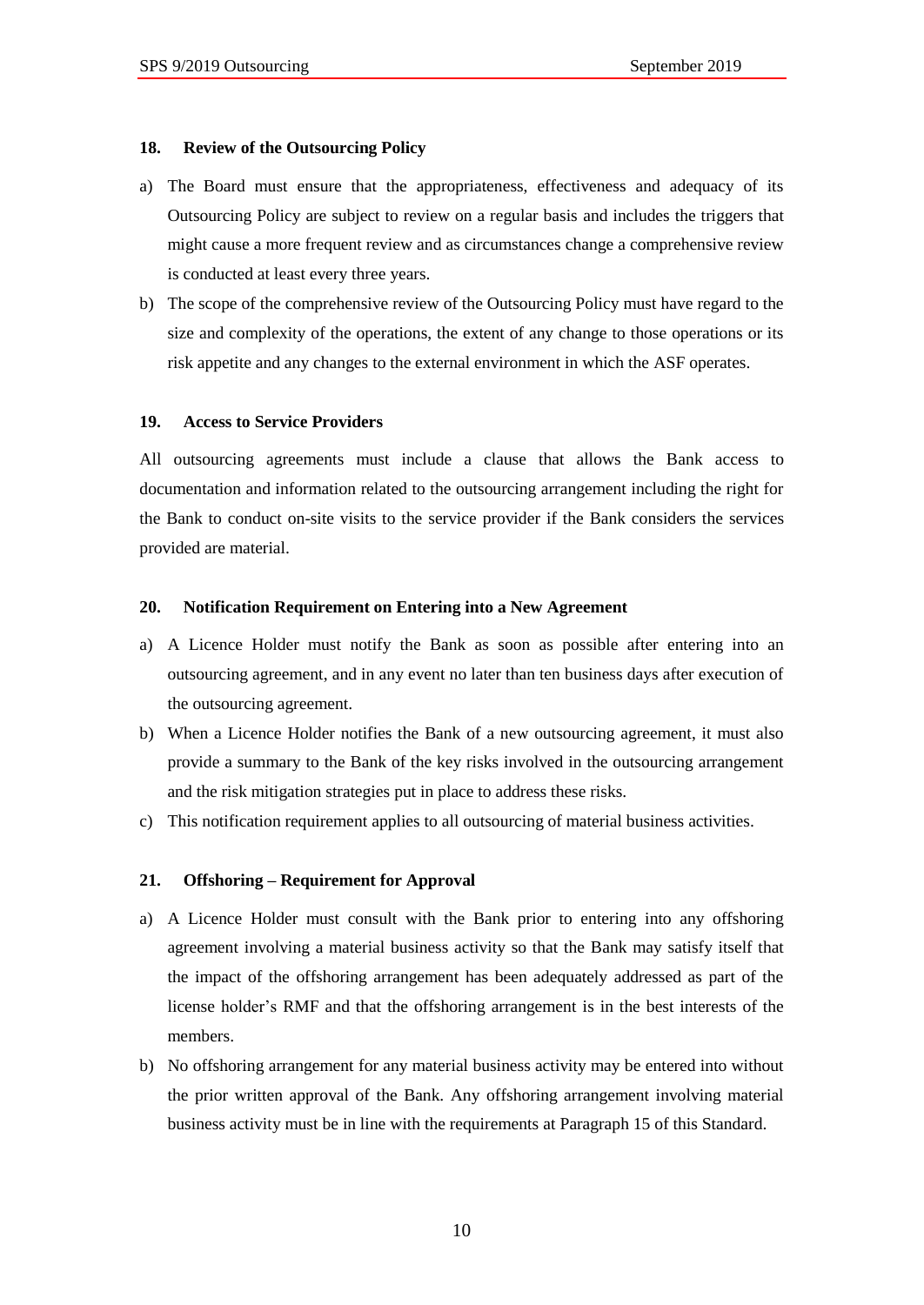#### <span id="page-10-0"></span>**22. Significant Problems with Service Providers**

A Licence Holder must advise the Bank of any significant problems that have the consequence to, materially affect the Licence Holder's business operations, the interests of members, or materially affect the Licensed Holder or connected entities of the Licence Holder which have the potential to materially affect the outsourcing arrangement.

### <span id="page-10-1"></span>**23. Managing and Monitoring the Relationship**

- a) A Licence Holder must ensure it has sufficient and appropriate resources to manage and monitor each outsourcing relationship at all times.
- b) The type and extent of resources required will depend on the materiality of the outsourced business activity.
- c) At a minimum, monitoring must include:
	- i) Maintaining appropriate levels of regular contact with the service provider; and
	- ii) A process for regular monitoring of performance under the agreement, including meeting criteria concerning service level agreement (SLA).

#### <span id="page-10-2"></span>**24. Notification Requirement on Terminating an Agreement**

Where an outsourcing agreement is terminated, the Licence Holder must notify the Bank as soon as practicable and provide a statement about the transition arrangements and future strategies for carrying out the outsourced material business activity.

#### <span id="page-10-3"></span>**25. Internal Audit Arrangements**

A Licence Holder's internal audit function must review any proposed outsourcing of a material business activity and regularly review and report to the Board or the Board Audit Committee on compliance with the Licence Holder's Outsourcing Policy.

#### <span id="page-10-4"></span>**26. External Audit Arrangements**

- a) The Bank may request the external auditor of the Licence Holder, or an appropriate external expert, to provide an assessment of the risk management processes in place with respect to an arrangement to outsource a material business activity.
- b) This could cover areas such as information technology systems, data security, internal control frameworks and business continuity plans.
- c) Such reports will be paid for by the Licence Holder and must be made available to the Bank on request.